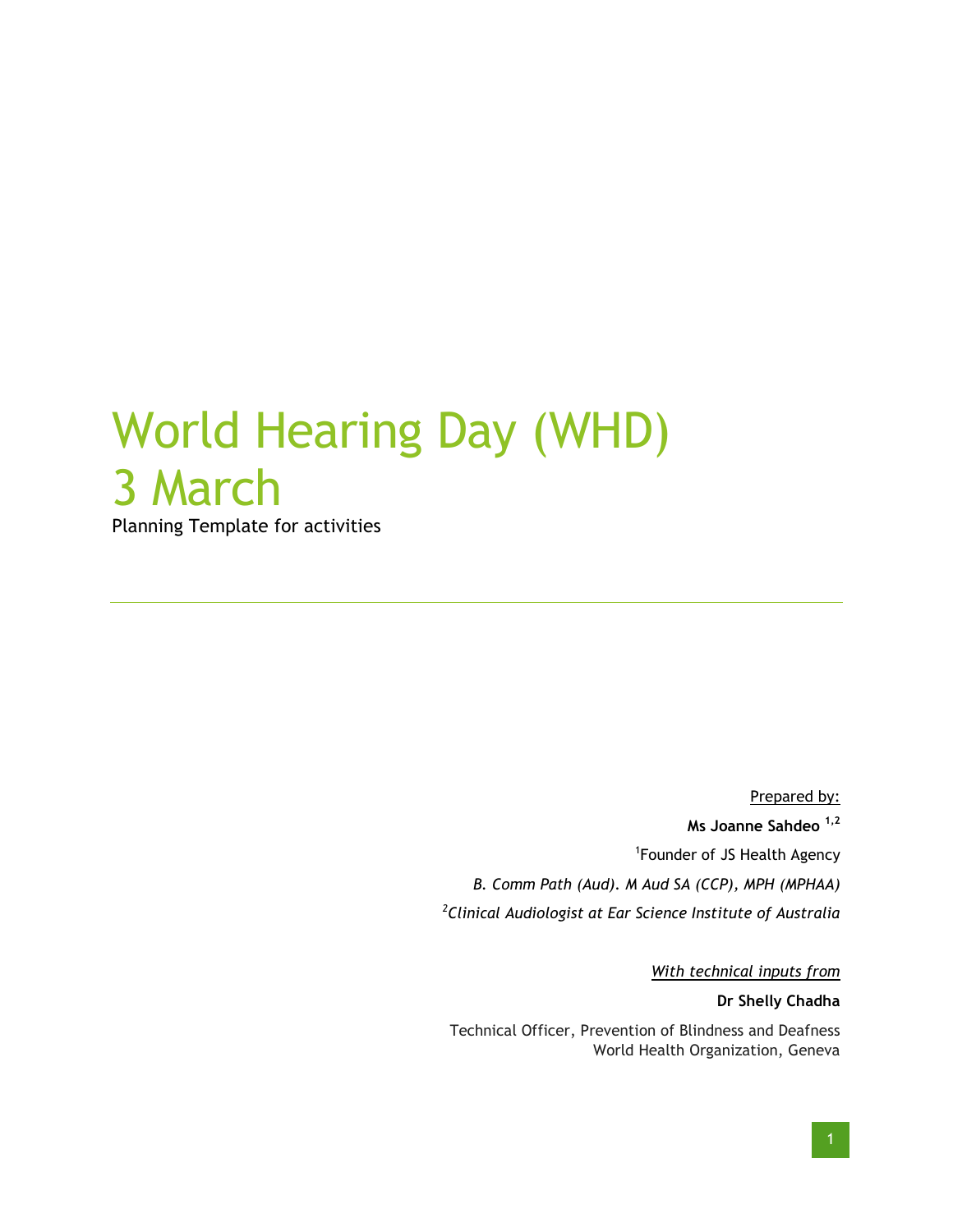# World Hearing Day (WHD)

Planning Template

## Purpose:

To provide a basic framework for any person or organization interested in promoting ear and hearing health care at a local level in a developing country.

## Framework:

The planning phase should begin with a brainstorming session around the key words below as a starting point.

For example,

"**Who** would you like the target audience to be for your WHD event?"

"**Why** have you selected those specific activities?"

"**What** types of events/activities do you believe would best promote WHD in your local community?"

"**How** will you go about planning for the event?"

"**When** would you like to host your WHD event?"

"**Where** do you think would be the best place to host your event or activity?"



#### Key Principles of Brainstorming:

- Write down ALL your ideas/suggestions no matter how impossible or strange they may sound (If you are working in a team, you may wish to appoint a scribe for the session)
- Be respectful of ALL ideas from your team
- Build on the ideas given
- Be as creative as you can be!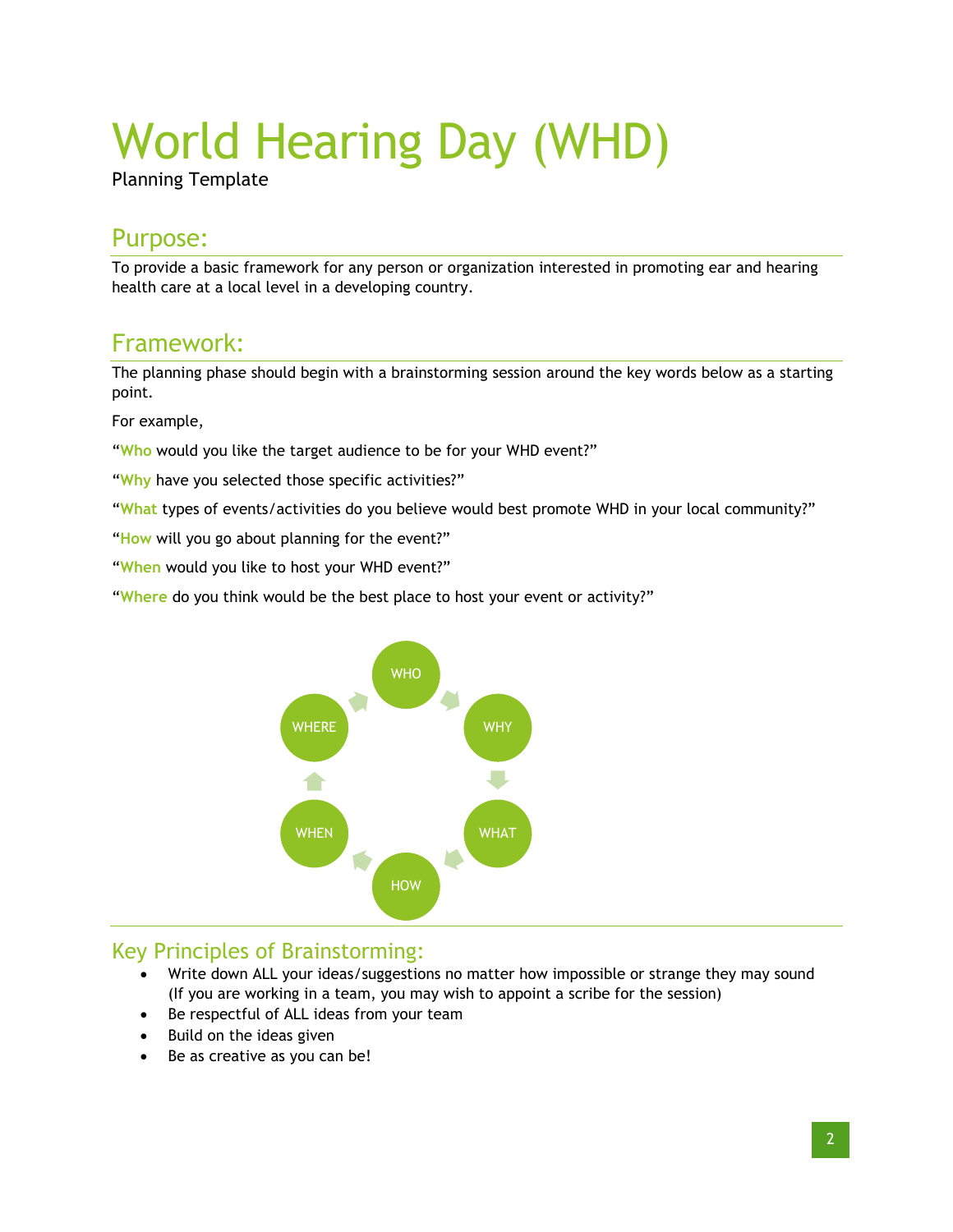## Brainstorming Template

| WHO                                                                                                                                                                                                                                                                                                                                                                                                                                                                                                                                                                                                   |  |
|-------------------------------------------------------------------------------------------------------------------------------------------------------------------------------------------------------------------------------------------------------------------------------------------------------------------------------------------------------------------------------------------------------------------------------------------------------------------------------------------------------------------------------------------------------------------------------------------------------|--|
| Target groups may include:-<br>1. Older adults<br>2.<br>School going children and adolescents<br>Professional groups (teachers, nurses,<br>3.<br>doctors, and other allied professionals.<br>Hospital management (especially if you are<br>4.<br>having funding issues-excellent opportunity<br>to showcase the value of your<br>Audiology/ENT department to the<br>organization)<br>5. Specific priority patient groups<br>(HIV/AIDS/TB/Diabetes/Cancer<br>Inpatients at your local hospital)<br>Persons exposed to work related noise in<br>6.<br>your community (farmers, construction<br>workers) |  |
| WHY<br>Be clear as to why you are doing a particular<br>project, for example "I want to do a school<br>awareness campaign so that school going children<br>and adolescents are more aware of the impact of<br>noise on their hearing."<br>Here you are basically outlining what you hope<br>to achieve with your activity or event.                                                                                                                                                                                                                                                                   |  |
| WHAT<br>1. Contact a local primary school in the area<br>and have a colouring in competition for the<br>little ones. Supply a picture of an ear and<br>maybe a little boy with his mother telling<br>him not to put things in his ears. On the day<br>visit the school and choose a winner, take a<br>photo and submit to the local newspaper.<br>Ensure that you highlight some facts about<br>hearing and ear care practices in the<br>article.                                                                                                                                                     |  |
| Check if the school would be happy for you<br>2.<br>to address the school for a short talk.                                                                                                                                                                                                                                                                                                                                                                                                                                                                                                           |  |
| Contact the local primary school and have<br>3.<br>an ART competition. Award the best effort<br>with a certificate. If possible invite the                                                                                                                                                                                                                                                                                                                                                                                                                                                            |  |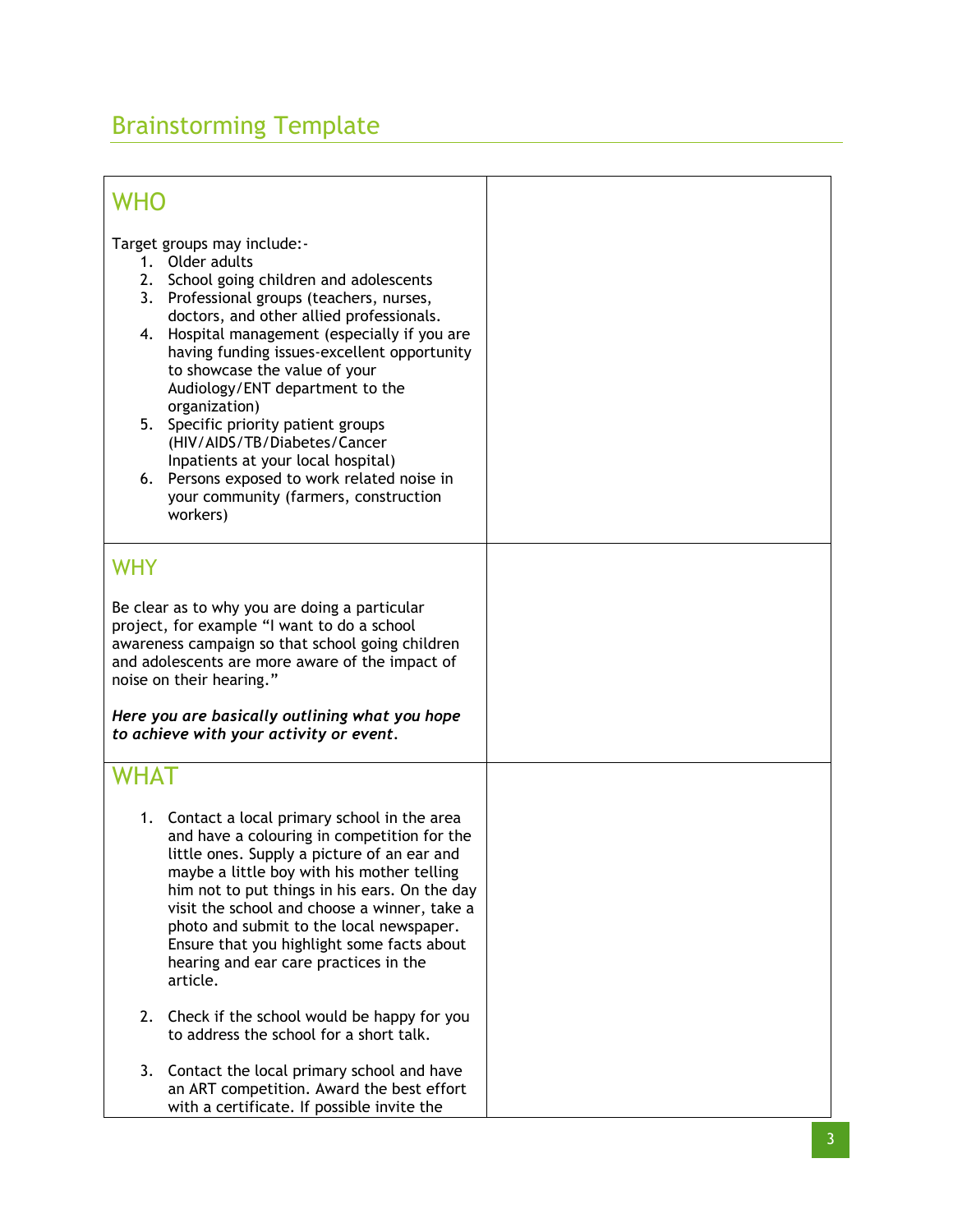local press to do an article so that your event would get better coverage.

- 4. Invite the staff at your hospital for tea/coffee/cake to your department. Give them a short presentation about hearing and hearing loss.
- 5. If you r hospital or institution has a newsletter, website, Facebook, twitter account , use this to publicize the upcoming event.
- 6. Work within your system -so if in your hospital TB, Diabetes, HIV Aids is key priority you can contact them and see if they would be happy for you to put up posters, do a talk in the waiting room etc .
- 7. Host a screening day for all the staff in the hospital.
- 8. Set up a table at the local shopping centre, have posters, make a banner, and give out information brochures to shoppers. You could have a mascot, to champion your cause.
- 9. Contact the local radio station and see if they would be interested in doing an interview with you so that you can highlight some key issues.
- 10. Contact prominent members of the community e.g., religious leaders (including traditional healers) and give them information. They are an excellent starting point since they come in to contact with large numbers of people on a daily basis.
- 11. Identify a noisy factory or business in your region and offer to put up posters on the importance of protecting ones hearing.
- 12. Set up a Facebook page for your Audiology/ ENT department.

*In many cases there may be limited staff so you may want to utilize other means such as radio, TV, local paper article to advocate your cause.*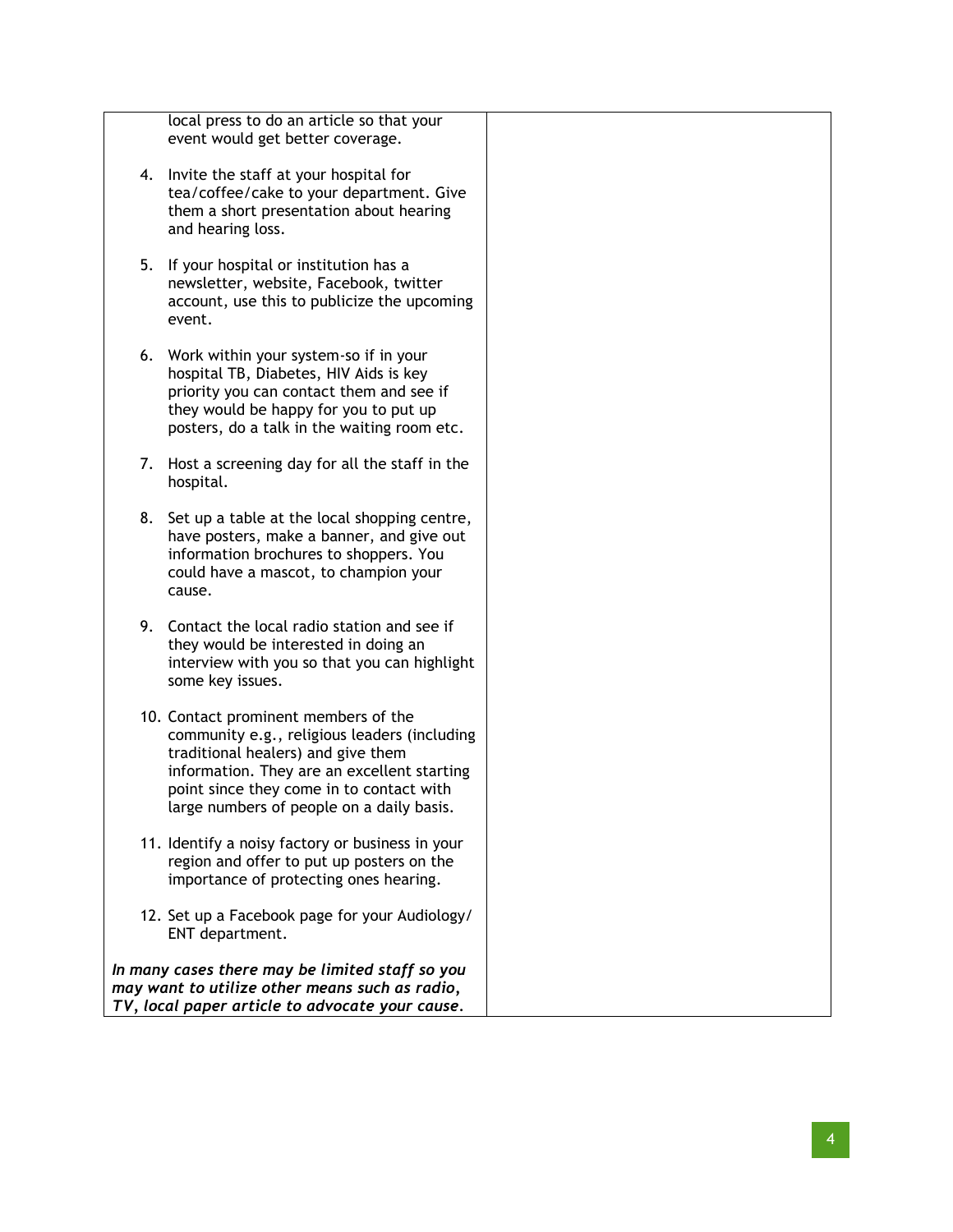#### **HOW**

This is dependant on what activities are planned by your organization.

Potential Partnerships may include : -

- 1. Contact the local Media e.g., local newspaper, radio station well in advance and plan what your key message will be.
- 2. Teachers
- 3. Nurses
- 4. Doctors
- 5. Disability Group
- 6. Aged care facility
- 7. Universities
- 8. Local leaders
- 9. Residents associations
- 10. Local NGOs/welfare groups

Compile an Equipment Inventory which may include: -

- 1. Awareness materials, such as posters/banners/flyers. Such awareness materials can be based on information materials shared by WHO. Additional materials should follow the same layout and design.
- 2. Charts
- 3. Pens
- 4. Chairs
- 5. Tables
- 6. Certificates
- 7. Screening audiometer
- 8. Otoscopes
- 9. Disinfection liquid
- 10. Forms
- 11. Camera

Human resources you may require:

- 1. An audiologist
- 2. ENT
- 3. Admin staff

*This is a sample list and the exact list would depend on the event planned and the resources available.* 

#### **WHEN**

3 March

Decide if you would have a:

- 1. Day event
- 2. Weeklong event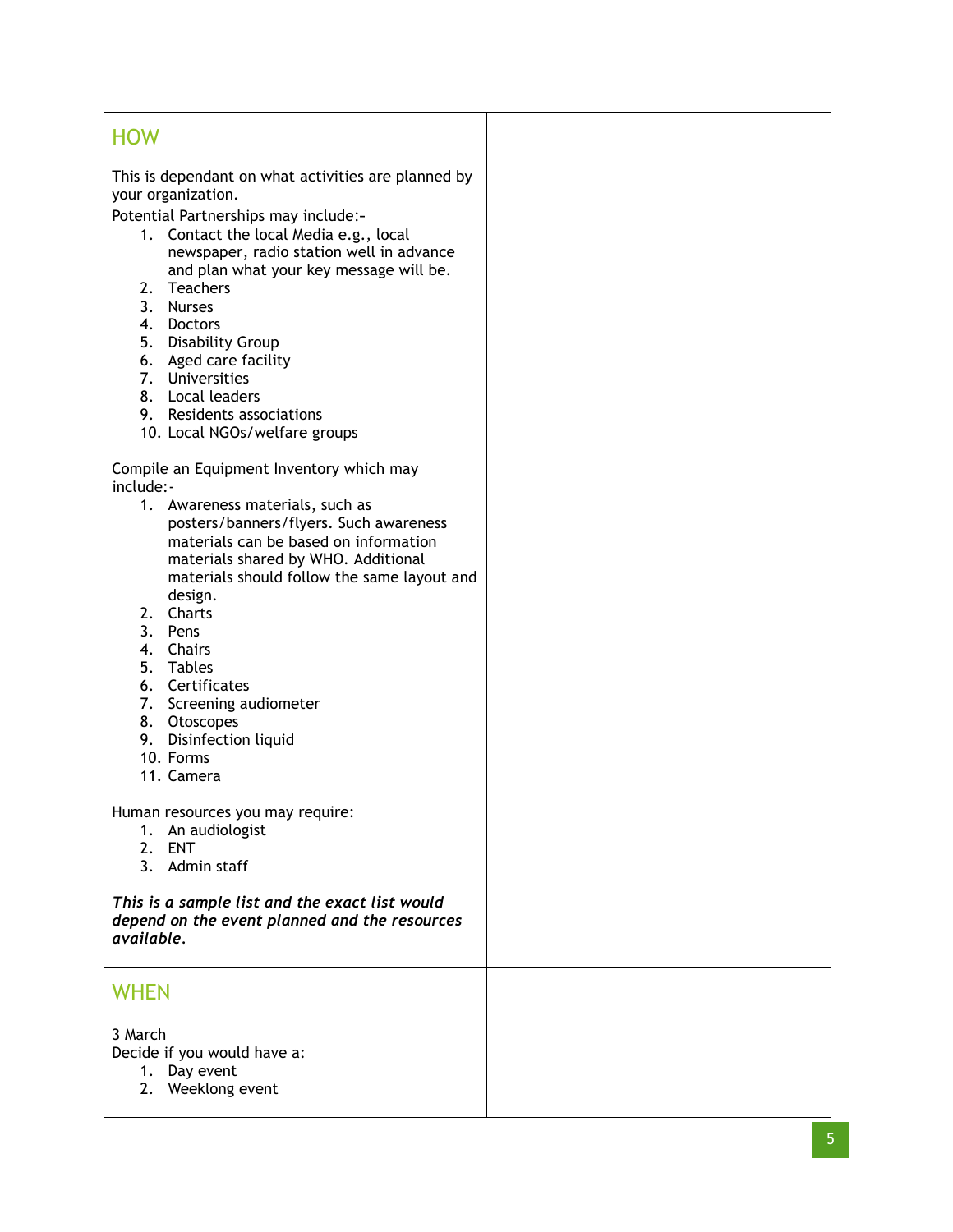| Time of the event                                         |  |
|-----------------------------------------------------------|--|
| Morning/Afternoon/Evening                                 |  |
| e.g., Address the school assembly in the                  |  |
| morning.                                                  |  |
| <b>WHERE</b>                                              |  |
| Potential venues may include:-                            |  |
| 1. Local schools                                          |  |
| 2. Staff room                                             |  |
| 3. Local library                                          |  |
| Patient waiting rooms in the hospital<br>4.               |  |
| 5.<br><b>Shopping Centre</b>                              |  |
| 7. Train station<br>8. Community Halls, temples, mosques, |  |
| churches                                                  |  |
|                                                           |  |
| Important that the venue is safe and can                  |  |
| accommodate the numbers you are expecting if              |  |
| held in a community hall. Good lighting, a power          |  |
| source (if doing a PowerPoint Presentation),              |  |
| seating, easily accessible are some of the things         |  |
| you would need to consider in this part.                  |  |

## After the brainstorming session

Now you will need to critically evaluate the ideas, venues, resources, target groups and make a decision on which idea/s you would like to implement. Some of the criteria you may want to use to evaluate your ideas include **(but not limited to)**:-

- $\checkmark$  An idea that is relevant to the needs of your community, for example, if there is a high prevalence of otitis media in your community then you may want to choose an idea that addresses that need
- $\checkmark$  An idea that is cost effective and is able to be completed with the available funding, resources and time frame available
- $\checkmark$  An idea that is culturally sensitive, and appropriate for the target group selected
- $\checkmark$  An idea that has the potential to reach the greatest amount of people in your community

#### Prioritizing your ideas

After you have evaluated all the ideas from your brainstorming session, you can now rank the ideas. Number 1 referring to the idea/project that is going to champion your cause, and so on.

*Priority 1:*

*Priority 2:*